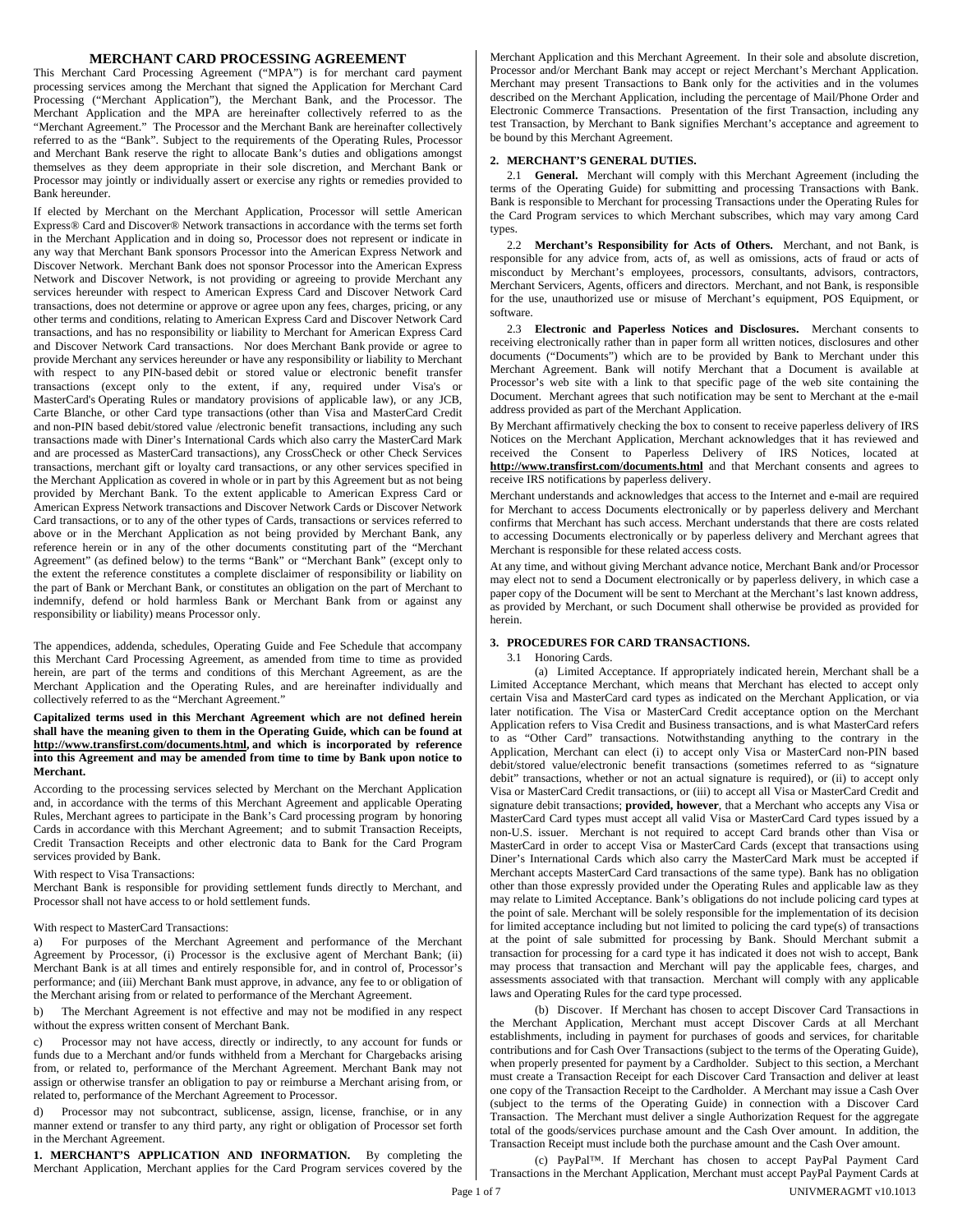all Merchant establishments, including in payment for purchases of goods and services and for charitable contributions when properly presented for payment by a Cardholder. Subject to this section, a Merchant must create a Transaction Receipt for each PayPal Card Transaction and deliver at least one copy of the Transaction Receipt to the Cardholder.

(d) American Express. If Merchant has chosen to accept American Express® Cards in the Merchant Application, Merchant must accept American Express Cards as payment for goods and services (other than those goods and services prohibited under Section 7 of the Operating Guide) sold, or (if applicable) for charitable contributions made, at all of its establishments, except as expressly permitted by state statute. Merchant is jointly and severally liable for the obligations of Merchant's establishments under the Merchant Agreement. In the event Merchant's American Express annual charge volume exceeds \$1,000,000 in a rolling twelve month period or is greater than \$100,000 in any three consecutive months, Merchant will be considered a High CV Merchant by American Express and will be required to enter into a direct merchant card acceptance agreement with American Express. Upon any conversion to a direct agreement with American Express, Merchant will be bound by American Express' then current Card Acceptance Agreement and to any pricing and fees set by American Express. Merchant has the right to opt-out of acceptance of American Express Cards at any time without affecting Merchant's rights to accept other card types. If Merchant elects to receive messages from American Express regarding products, services and resources available to it, as indicated on the Merchant Application, Merchant agrees messages maybe sent by American Express to the phone numbers, fax numbers or email addresses provided by Merchant. If a wireless number is provided, Merchant agrees communications may be sent via SMS or text in addition to automated calls. Merchant may opt out of receiving messages by contacting Processor.

3.2 **Operating Procedures for Transactions.** In accepting Cards for the purchase of Merchant's goods and services, Merchant shall comply with the requirements of this Merchant Agreement, including but not limited to the Operating Rules and the Operating Guide, as the same are revised from time to time.

### 3.3 **Submission of Valid Transactions**.

(a) Merchant will submit to Bank a Transaction only if the Transaction is made or approved by the Cardholder who is issued the Card used for the Transaction. Merchant will not submit directly or indirectly: (i) any Transaction that Merchant knows or should have known to be fraudulent or not authorized by the Cardholder; (ii) any Transaction that results from a transaction outside of Merchant's normal course of business, as described on the Merchant Application; or (iii) any Transaction containing the account of a Card issued to Merchant or any account numbers issued to Merchant's business owners, family members and principals for Transactions that do not represent a purchase of goods or services from Merchant or a related credit.

(b) If at any time the volume of Transactions in the Card-Absent Environment substantially exceeds the projected annual volume stated on the Application, or if at any time Bank suspects fraud, money laundering or violations of the Operating Rules, Bank may, in its sole and absolute discretion and in addition to other remedies that the Bank may have: (i) refuse to process the excessive or suspect Transactions; (ii) process the Transactions and retain the funds received from processing until such time as the excess or suspect Transactions are found to be valid or invalid and processed in accordance with the Operating Rules; (iii) suspend processing Card-Absent Environment Transactions and/or terminate the Agreement; or (iv) amend the Agreement to protect the interests of Bank.

## 3.4 **Payments to Merchant for Valid Transactions**.

(a) Bank will provide provisional credit to Merchant for each valid Transaction which Merchant submits to Bank by crediting Merchant's Settlement Account, provided Bank has received settlement for the valid Transaction through the Interchange procedures specified by the Card Association applicable to the Card used for the Transaction (Bank does not provide payment for all Card types for which Authorization services are provided). Bank is not obligated to provide provisional credit to Merchant for Transactions submitted that are not valid Transactions, and may suspend or discontinue any provisional credit in Merchant Bank's and/or Processor's sole and absolute discretion, including for any reason that would justify termination of this Merchant Agreement. Each provisional credit from Bank to Merchant will be subject to adjustment, including revocation, upon Bank's further review and verification. **Provisional credit to Merchant for a Transaction disputed by a Cardholder for any reason is not final.**

(b) Bank may deduct from any payment to Merchant the amount of any Credit Transaction Receipt processed for Merchant, any Chargeback to Merchant, any amount to be deposited in the Reserve Account and any Processing Fees and amounts sufficient to reimburse Bank for the amount of any Card Association fines or charges due from Merchant. Merchant must immediately pay Bank the amount by which a Credit Transaction Receipt processed on any day exceeds valid Transactions submitted on that day. Without limiting Bank's remedies, Bank may obtain the amount due by deducting it from the Settlement Account, Reserve Account or other accounts of or funds due Merchant.

(c) Merchant acknowledges that all payments and credits provided to Merchant are provisional and subject to suspension, to Chargebacks and to adjustments in accordance with this Merchant Agreement and the Operating Rules and the Operating Guide.

3.5 **Retrieval Requests.** If Merchant deposits Transactions with Bank through magnetic tape, electronic transmission, or electronic data capture terminal, upon the request of a Card Association or Bank, Merchant shall respond to all Retrieval Requests within the time frames specified in the applicable Operating Rules. If Merchant does not respond or responds late to a Retrieval Request, Merchant may be without recourse as Chargebacks for "non receipt of requested item" in most cases, cannot be reversed.

### 3.6 **Equipment; Supplies; Displays.**

(a) At Merchant's request, Processor will supply Merchant with point-of sale equipment ("POS Equipment") that Merchant may need to process and submit Transactions. Processor will use good faith efforts to program the POS Equipment to operate at the Merchant Outlets in compliance with the Operating Rules; however, Processor makes no representations or warranties that Processor's programming of the POS Equipment furnished by Processor will operate in compliance with the Operating Rules. If Processor supplies Merchant with POS Equipment or other equipment, then Merchant must return such equipment upon termination of this Agreement. It is understood by the parties that if Processor has not provided free use equipment, sections 3.6(a)-(d) do not apply.

(b) Merchant acknowledges and understands that POS equipment may be supplied to Merchant that is the property of the Processor and is being provided to the Merchant for free use subject to the following conditions and requirements:

(i) Merchant shall be liable for a \$495 fee for non-return of Processor supplied POS Equipment if the Merchant terminates or ceases processing under the terms of this Agreement before the expiration of the initial or renewal term of this Merchant Agreement and fails to return the POS Equipment within ten days of termination or of ceasing processing.

(ii) Merchant will be liable for any damages to the POS Equipment from the misuse or negligent use of the POS Equipment;

(iii) Merchant will be liable for any reasonable monthly fee as determined by Processor for paper or other supplies provided by Processor for use with the POS Equipment;

(iv) Processor, at its absolute and sole discretion, may allow for one terminal exchange at no charge, but may charge additional fees for subsequent exchanges; and,

(v) The POS Equipment that is the property of Processor is provided "AS-IS" and that Processor makes no warranty as to this POS Equipment's fitness for any particular purpose (or any other Warranty) and disclaims any liability resulting from the POS Equipment or Merchant's use of the POS Equipment.

(c) All Processor and third party POS Equipment and services provided or procured by Processor under this Merchant Agreement are provided "AS-IS," but Processor will, at Merchant's expense, use reasonable commercial efforts to assist Merchant in enforcing any warranty offered by the third party supplier of such POS Equipment or services.

(d) Merchant acknowledges that Processor or a third party is supplying the POS Equipment and that the Merchant Bank shall have no responsibility or liability for the POS Equipment supplied to Merchant.

(e) Merchant will use only the forms for Transactions and electronic processing formats provided or approved in advance by Bank. Bank may change the forms from time to time, and, upon notification, Merchant will comply with any changes. Merchant will use Transaction forms or materials provided by Bank only for Transactions which Merchant submits to Bank.

(f) Merchant may not (i) indicate or imply that the Card Associations or Bank endorses any Merchant goods or services, (ii) refer to a Card Association or Bank in stating eligibility for Merchant's products, services or membership, or (iii) use any marks, symbols or logos owned by any Card Association or Bank for any purpose other than those permitted in the Operating Rules or the Operating Guide.

**4. MERCHANT'S WARRANTIES.** Upon signing the Merchant Application, and each time Merchant submits a Transaction, Merchant represents and warrants that:

4.1 Merchant has abided by this Merchant Agreement, and all applicable laws and Operating Rules;

4.2 Each statement made on the Merchant Application was true as of the date Merchant signed the Merchant Application agreeing to be bound by this Merchant Agreement;

4.3 There have been no materially adverse changes in information provided in the Merchant Application or in Merchant's financial condition, or management;

4.4 Merchant does not do business under a trade name or style not previously disclosed in writing, and there has been no change in the nature of Merchant's business or the product lines that Merchant sells not previously disclosed;

4.5 The Transaction is genuine and arises from a bona fide sale of merchandise or services by Merchant, represents a valid obligation for the amount shown on the Transaction Receipt and does not involve the use of the Card for any other purpose;

4.6 Merchant has title to the Transaction and Transaction Receipt, there are no liens or other encumbrances on it, and Merchant has the authority to convey the Transaction for processing;

4.7 The Transaction is not subject to any dispute, set-off or counterclaim;

4.8 The Transaction has not been previously presented for processing unless allowed by the Operating Rules or the Operating Guide;

4.9 Each statement on the Transaction Receipt is true, and Merchant has no knowledge of facts that would impair the validity or collectability of the amount of the Transaction;

4.10 The person who executes the Merchant Application on behalf of Merchant has the full power and authority to execute the Merchant Application and to enter into this Merchant Agreement;

4.11 This Merchant Agreement is the legal, valid, and binding obligation of the Merchant enforceable against the Merchant in accordance with its terms;

4.12 Merchant shall submit Transactions only in accordance with the information contained in the Merchant Application and this Merchant Agreement;

4.13 Merchant has the power and authority to authorize the automatic funds transfer provided for in this Merchant Agreement;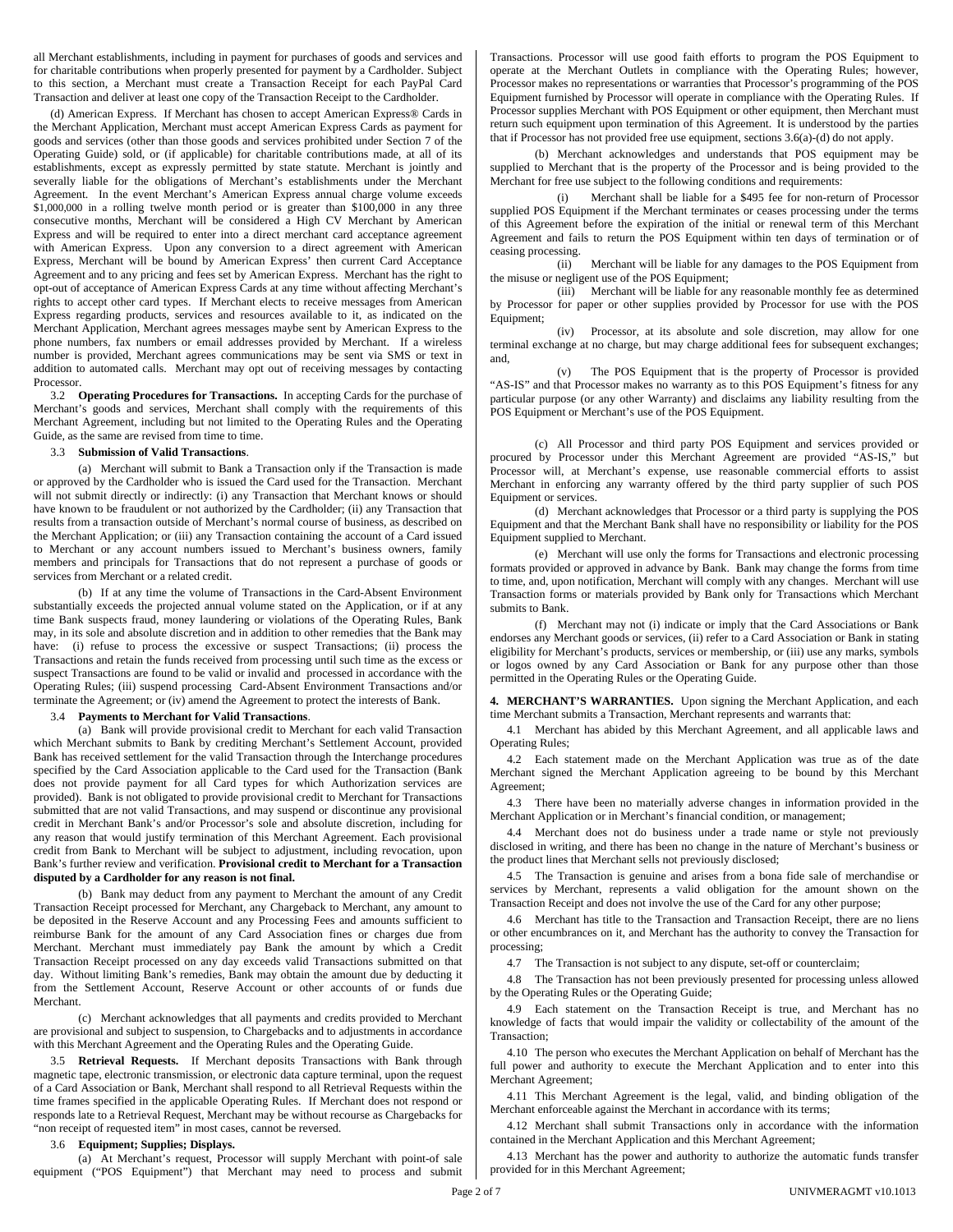4.14 The Settlement Account is owned and controlled by the Merchant and is a valid account for processing debit and credit transactions under this Merchant Agreement;

4.15 Merchant is not (i) a Sanctioned Person, (ii) located in or operating under a license issued by a jurisdiction whose government has been identified by the U.S. Department of State as a sponsor of international terrorism under 22 U.S.C. 2371 or 50 U.S.C. App. 2405(j), (iii) located in or operating under a license issued by a jurisdiction that has been designated as non-cooperative with international anti-money laundering principles or procedures by an intergovernmental group or organization of which the U.S. is a member, or (iv) located in or operating under a license issued by a jurisdiction that has been designated by the U.S. Secretary of Treasury pursuant to 31 U.S.C. 5318A as warranting special measures due to money laundering concerns; and

4.16 That Merchant will immediately notify Merchant Bank and Processor of any material changes to any information provided herein including but not limited to a change in Merchant's legal entity, location, business type, or the types of goods and services offered for sale by Merchant.

## **5. CONFIDENTIALITY; DATA SECURITY.**

5.1 **Transaction Receipts.** Merchant will retain in a secure and confidential manner original or complete and legible copies of each Transaction Receipt, and each Credit Transaction Receipt required to be provided to Cardholders, for at least two years or longer if required by law or the Operating Rules. Merchant shall render all materials containing Cardholder Account Numbers unreadable prior to discarding.

5.2 **Storage.** Merchant will store Transaction Receipts and Credit Transaction Receipts in an area limited to selected personnel, and when record-retention requirements have been met, Merchant will destroy the records so that the same are rendered unreadable.

5.3 **Merchant Servicers and Agents.** Merchant must notify Bank and receive Bank's approval prior to engaging any Merchant Servicer or Agent in connection with Merchant's acceptance of Cards or the submission of Transactions to Bank. Merchant shall provide Merchant Bank and Processor at least sixty days advance written notice of Merchant's election to use a Merchant Servicer or Agent. Merchant Bank and/or Processor may individually approve or deny the use of a Merchant Servicer or Agent in their sole and absolute discretion and at any time. If a Merchant Servicer or Agent is required to certify, register, or act in any fashion pursuant to the Operating Rules, Merchant shall cause such Merchant Servicer or Agent to cooperate with Merchant Bank in completing any steps required for registration and/or certification and/or action. Merchant is solely responsible for any and all applicable fees, costs, expenses and liabilities associated with such registration and/or certification and/or action. Bank shall in no event be liable to Merchant or any third party for any actions or inactions of any Merchant Servicer or Agent used by Merchant, and Merchant hereby expressly assumes all such liability.

Merchant will immediately notify Bank if Merchant decides to use electronic authorization or data capture terminals provided by any entity other than Bank or its authorized designee ("Third Party Terminals") to process Transactions, including leasing a terminal from a third party. If Merchant elects to use Third Party Terminals: (a) the third party providing the terminals will be Merchant's Merchant Servicer in the delivery of Transactions to Bank; and (b) Merchant assumes full responsibility and liability for any failure of that third party to comply with the Operating Rules, applicable laws, rules or regulations or this Merchant Agreement. Bank will not be responsible for any losses or additional fees incurred by Merchant as a result of any error by a third party agent or a malfunction in a Third Party Terminal.

The use of a Merchant Servicer or Agent or software or systems provided by a Merchant Servicer or Agent that has connectivity to the Internet poses an increased risk, and Merchant assumes all liability for such increased risks. If Merchant utilizes software or hardware with a connection to the Internet such hardware or software interacts in any capacity with the provision of services contemplated pursuant to this Merchant Agreement, Merchant is solely liable without limitation for any and all consequences of such interaction.

5.4 **Security.** Merchant agrees and shall ensure that Merchant Servicers and Agents utilized by Merchant provide the same levels of security as those required of Merchant, and that such Merchant Servicers and Agents transmit data in accordance with: (a) the required format(s) of the Card Associations; (b) the Operating Rules; and (c) the requirements of Bank. Merchant must have a written contract between the Merchant and its Agent or between the Merchant and the Merchant Servicer that stipulates adherence to the provisions of such information security requirements. Merchant shall indemnify and hold Merchant Bank and Processor harmless against losses or damages arising from the acts or omissions of Merchant Servicers or Agents engaged by Merchant.

5.5 **Loss or Theft.** Merchant must immediately notify Merchant Bank and Processor of any suspected or confirmed loss or theft of materials or records that contain Cardholder Account Numbers or Card Transaction information. In the event of a suspected or confirmed loss or theft Merchant shall provide immediate access to all facilities, systems, procedures, equipment, and documents as may be deemed appropriate by Bank or its designated representatives for inspection, audit, and copying as deemed appropriate by both Merchant Bank and Processor in their individual sole discretion. Merchant shall be responsible for all costs associated with such inspection, audit, and copying however such costs may occur.

5.6 Merchant authorizes Bank to release its name and address to any third party whom the Bank determines needs to know such information in order for Bank to perform the Card Program services under this Merchant Agreement and who has requested such information.

5.7 Merchant will not: (a) provide Cardholder Account Numbers, personal Cardholder information or Transaction information to anyone except Bank, the Card Associations, or Merchant's Merchant Servicers or Agents for the purpose of assisting Merchant in completing Card Transactions, or as specifically required by law; (b) retain or store Card Magnetic Stripe, CVV, CVV2, CVC2 or CID data (including Track Data) subsequent to Authorization for a Transaction; (c) sell, purchase, provide or exchange Card Account Number information to any third party without the Cardholder's consent, or to any entity other than Merchant's Merchant Servicers or Agents, Bank, the Card Associations, or in response to valid legal process or subpoena; or (d) release any Cardholder information over the telephone under any circumstances.

5.8 Merchant may not in any event, including its failure, including bankruptcy, insolvency, or other suspension of business operations, sell, transfer, or disclose any materials that contain Cardholder Account Numbers, personal information or Transaction information to third parties. In the event that Merchant's business fails or ceases to exist, Merchant is required to return to Bank all such information or provide proof of destruction of this information to Bank.

5.9 Merchant agrees to establish security procedures to protect Cardholder information and comply with the Visa Cardholder Information Security Program (CISP), MasterCard's Site Data Protection (SDP) Program, Discover Information Security Compliance (DISC), American Express Data Security Requirements, and the Payment Card Industry data security standards. The Card Associations or Bank, and the respective representatives, may inspect the premises of Merchant or any Merchant Servicer or Agent engaged by Merchant for compliance with security requirements. Merchant acknowledges that any failure to comply with security requirements may result in the imposition of restrictions on Merchant or the permanent prohibition of Merchant's participation in Card acceptance programs by the Card Associations. Merchant shall indemnify and hold Bank harmless against any losses or damages arising from Merchant's failure to comply with security procedures and any losses or damages arising from or related to Merchant's acts or omissions that result in a breach of data security, including but not limited to Merchant's non-participation in any breach security program Processor may offer.

5.10 Federal regulations enacted pursuant to the USA PATRIOT Act and other applicable laws require financial institutions with which the Processor has relationships to verify the identity of every person who seeks to open an account with a financial institution. As a result of Merchant's status as an account holder with Merchant Bank, Merchant shall provide documentary verification of Merchant's identity, such as a driver's license or passport for an individual and certified copy of organization documents for an entity in manner acceptable to Bank. Bank reserves the right to verify Merchant's identity through other non-documentary methods as Bank deems appropriate in its sole discretion. Bank may retain a copy of any document it obtains to verify Merchant's identity with the financial institution.

#### **6. OPERATING RULES.**

6.1 Merchant must comply with the Operating Rules, as the same may be amended from time to time. The Operating Rules may change with little or no advance notice to Merchant and Merchant will be bound by all such changes. If Merchant objects to any change in the Operating Rules, it must immediately stop accepting new Transactions for Cards governed by the change. The Operating Rules will govern in the event that there is any inconsistency between this Merchant Agreement and the Operating Rules. However, nothing in this Merchant Agreement shall be construed to impose on Merchant a requirement (including a requirement under the Operating Rules) which is prohibited by mandatory provisions of applicable law (i.e., where the applicability of such provisions of law to this Merchant Agreement, and of the law's prohibition to the particular requirement which otherwise would be imposed on Merchant hereunder, cannot lawfully be waived by agreement), but the requirement hereunder shall be construed to continue in effect and to be imposed on Merchant in all respects and at all times to the fullest extent possible without violating the law's prohibition, with only those particular applications of the requirement which would violate the law's prohibition deemed severed from the provisions hereof.

6.2 Operating Rules of the Debit Networks may differ among them with respect to the Transactions they allow. Bank, at its discretion, may require that the most restrictive requirements of one Debit Network apply to all of Merchant's On-line Debit Card Transactions, regardless of Card type.

### **7. MERCHANT'S BUSINESS; OTHER PROCESSORS.**

7.1 **Compliance With Laws.** Merchant will comply with all Requirements of Law and regulations, including but not limited to laws and regulations regarding anti-money laundering compliance, in completing Transactions, submitting them to Bank, performing its obligations under this Merchant Agreement, and otherwise conducting its business.

7.2 **Change in Name or Business.** Merchant will give Merchant Bank and Processor at least thirty days' prior written notice before any change in Merchant's name or location, any change in ownership or management of Merchant's business, any sale, assignment, rental, lease or transfer of ownership of any location that accepts Cards, or any material change in information concerning Merchant in the Merchant Application, and material change in the type or nature of the business carried out by Merchant or otherwise required to be provided to Bank.

7.3 **Other Processors.** To the extent permitted by applicable law, Merchant agrees that it will not participate in a Card Program with another financial institution or processor without Bank's written approval.

### **8. CREDIT REPORTS AND OTHER INFORMATION.**

8.1 **Reports About Merchant**. From time to time, Bank may obtain credit and other information on Merchant, owners and officers of Merchant, and any and all personal guarantors of Merchant, from others (such as customers and suppliers of Merchant, lenders and credit reporting agencies), and furnish information on Merchant's relationship with Bank and Bank's experience with Merchant to others seeking the information.

8.2 **Reports from Merchant**. Merchant will provide Bank with updated business and financial information concerning Merchant, including financial statements, tax returns,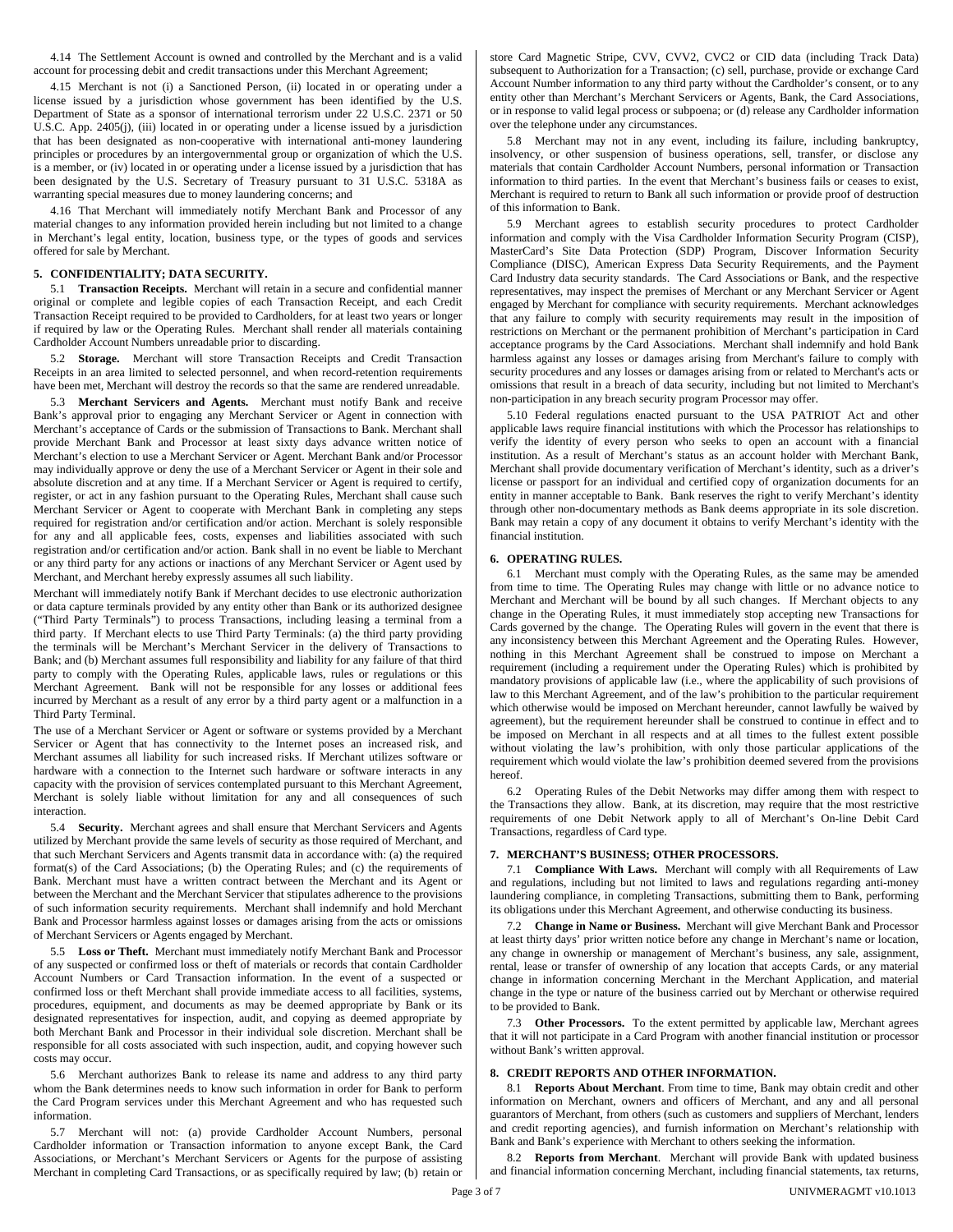evidence of required licenses and other information and documents Bank may reasonably request from time to time. Merchant shall further provide Bank such information as it may request for the making of insurance claim, regulatory or other filings related to Merchant's activity pursuant to this Agreement. All material marked "confidential" which Bank receives from Merchant will be used only by Bank or Card Association in performing the Card Program services under this Merchant Agreement or related services and reporting. At any reasonable time, Bank, any Card Association or any other entity having authority has the right to audit Merchant's records relating to this Merchant Agreement. Without limiting the generality of the foregoing, Merchant understands and agrees that if, at the time of signing this Merchant Agreement Merchant is undergoing a forensic investigation, Merchant must notify Bank and fully cooperate with the investigation until it is completed.

### **9. ASSIGNMENT; BANKRUPTCY.**

9.1 **Assignment**. This Merchant Agreement is binding upon the successors and assigns of Bank and Merchant. Merchant will not assign this Merchant Agreement to another entity without Bank's prior written consent and any purported assignment made without Bank's consent will be void.

## 9.2 **Bankruptcy.**

(a) Merchant will notify Bank immediately if any bankruptcy, insolvency or similar petition is filed by or against Merchant. Merchant acknowledges that this Merchant Agreement constitutes an executory contract to extend credit or financial accommodations as defined in 11 U.S.C. §365(c)(2) and that the Merchant Agreement cannot be assumed or assigned in the event of bankruptcy. Merchant and Bank agree that in the event of Merchant's bankruptcy, Bank shall be entitled to suspend further performance under this Merchant Agreement.

(b) Merchant acknowledges and agrees that in the event of a bankruptcy proceeding, Merchant must establish a Reserve Account or maintain a previously established and then current Reserve Account in amounts required by Bank and in accordance with any Reserve Account provision specified in this Merchant Agreement. Bank will have the right to setoff against the Reserve Account for any and all obligations which Merchant may owe Bank, without regard as to whether the obligations relate to Transactions initiated or created before or after the filing of the bankruptcy petition.

#### **10. AMENDMENTS; WAIVERS.**

10.1 **Amendments**. Unless otherwise provided for in this Merchant Agreement, Bank may amend this Merchant Agreement at any time by providing Merchant with fifteen days' prior notice by: (a) sending Merchant written notice of such amendment, or (b) posting such amendment to the Processor web site and providing Merchant with electronic notice as provided in Section 2.3. The amendment will become effective unless Bank receives Merchant's notice terminating this Merchant Agreement before the effective date. Bank may amend this Merchant Agreement upon less than fifteen days' prior notice if Bank reasonably determines immediate modification is required by Requirements of Law, Operating Rules or any adverse change in Merchant's financial condition. Amendments submitted by Merchant will bind Bank only if in writing and approved and signed by Bank's authorized officer.

10.2 **Waivers.** Bank's failure to enforce this Merchant Agreement will not waive Bank's rights under this Merchant Agreement. Waivers of any provision of this Merchant Agreement must be in writing and signed by Bank. A waiver in one instance will not apply to other occasions unless that intent is clear from the signed waiver**.** 

### **11. TERM; TERMINATION.**

11.1 **Term/Renewal.** The initial term of this Merchant Agreement shall be for the term of three years (the "Initial Term") commencing on the date Bank processes the first Transaction for Merchant (including a test Transaction) and, with processing of the first transaction, the Merchant accepts the services of Processor and agrees to be bound by this Merchant Agreement and signifies Bank's approval of this Merchant Agreement. At the expiration of the Initial Term, this Merchant Agreement will automatically renew for successive one year periods (each a "Renewal Term" and collectively with the Initial Term the "Term") unless a party provides the other parties with notice of its intent not to renew this Merchant Agreement at least ninety days prior to the expiration of the then current term.

#### 11.2 **Termination.**

(a) Termination without Cause. Merchant Bank or Processor or Merchant Bank's or Processor's designated representative may terminate this Merchant Agreement as to all Card types or individually specified Card types, without cause, upon thirty days advance written notice.

(b) Termination for Cause by Bank. Merchant Bank or Processor or Merchant Bank's or Processor's designated representative may terminate this Merchant Agreement in its sole and absolute discretion, effective immediately, upon written, electronic or oral notice, except as otherwise stated in this Merchant Agreement, to Merchant if Merchant Bank or Processor reasonably determines that any of the following conditions exists:

(i) Merchant has violated any provision of this Merchant Agreement.

(ii) There is a material adverse change in Merchant's financial condition, material change in Merchant's processing activity, processing activity inconsistent with the Merchant Application, or Merchant Bank or Processor determines in its sole discretion that Merchant's processing activity could result in a loss to Bank.

(iii) A petition in bankruptcy has been filed by or against Merchant, the Merchant is generally unable to pay its debts as they become due, a receiver, custodian, trustee, liquidator or similar official is appointed for a substantial portion of Merchant's business, there is a general assignment for the benefit creditors, or the business terminates.

(iv) Any information which Merchant provided to Bank, including Merchant Application information, was false, incomplete or misleading when received, or has materially changed since Merchant provided such information.

(v) At any time during the term of this Merchant Agreement, Merchant has had a monthly ratio of Chargebacks to Transactions exceeding one percent, or Chargebacks are in excess of three percent of any monthly dollar amount of Transactions.

(vi) There is an overdraft for three days or more in the Settlement Account, or overdrafts in the Settlement Account are otherwise excessive.

(vii) Merchant or any of Merchant's officers or employees has been involved in processing Transactions with Bank or other parties arising from fraudulent or otherwise unauthorized transactions.

(viii) Merchant is or will be unable or unwilling to perform its obligations under this Merchant Agreement or any applicable laws.

(ix) Merchant has failed to pay Bank any amount when due.

(x) Merchant has failed to promptly perform or discharge any obligation under this Merchant Agreement, the Settlement Account or the Reserve Account.

(xi) Any of Merchant's representations or warranties made in connection with this Merchant Agreement was not true or accurate when given.

(xii) Merchant has defaulted on any agreement it has with Bank.

(xiii) Bank is served with legal process seeking to attach or garnish any of Merchant's funds or property in Bank's possession, and Merchant does not satisfy or appeal the legal process within fifteen days of the Bank being served.

(xiv) The Operating Rules are amended in any way so that the continued existence of this Merchant Agreement would cause Bank to be in breach of such Operating Rules.

(xv) Any Guaranty supporting Merchant's obligations is revoked, withdrawn or terminated or altered in any way.

(xvi) Any governmental entity initiates proceedings against Merchant, or Bank reasonably believes that a governmental entity may do so.

(xvii) If any circumstances arise regarding Merchant or its business that create harm or loss of goodwill to any Card Association.

(c) Termination for Cause by Merchant. Merchant may terminate this Merchant Agreement in the event of a material breach of the terms of this Merchant Agreement by Bank, provided Merchant gives Bank written notice of any alleged breach and such breach remains uncured for a period of thirty days following receipt of written notice by the Bank.

(d) Damages for Early Termination.

(i) Bank and Merchant acknowledge and agree that in addition to all other remedies available to Bank under this Merchant Agreement or as otherwise available in law or equity, if this Merchant Agreement is terminated prior to the expiration of the applicable Term of the Merchant Agreement for any reason other than for a material, uncured breach by Bank, Merchant agrees to pay Bank damages (the "Damages") determined by adding an account closure fee as follows: (1) \$250 for Merchants with less than twelve months remaining from the date of termination to the end of the then current Term, or; (2) \$500 for Merchants with more than twelve months remaining, or such portion of the foregoing as may be permitted by applicable law.

(ii) Merchant agrees that such Damages shall also be due to Bank if Merchant discontinues submitting Transactions for processing during the Term for a period of ninety (90) consecutive days, and is not designated on the Merchant Application, or by notice to Bank, as a seasonal merchant or as otherwise agreed to by Bank.

(iii) Merchant acknowledges and agrees that the Damages are not a penalty but rather are a reasonable computation of the financial harm caused by the termination of this Merchant Agreement by the Merchant.

(e) Merchant Bank's or Processor's rights of termination under this Merchant Agreement are cumulative. A specific right of termination shall not limit any other right of Bank to terminate this Merchant Agreement expressed elsewhere in this Merchant Agreement. Notice of termination may be given orally or in writing, if given orally, shall be confirmed in writing, except as otherwise stated in this Merchant Agreement.

(f) Upon termination, Merchant's rights to complete Transactions and submit them to Bank, and to use Transaction form or formats, promotional material and any other items provided by Bank, will cease. Termination of this Merchant Agreement will not terminate the rights and obligations of Merchant and Bank relating to acts or omissions occurring before termination, including for example, any Processing Fees or other service fees owed to Bank, any Transactions processed for Merchant by Bank (whether before or after termination), Merchant's Chargeback and indemnity obligations, and the Security Interest granted to Bank in this Merchant Agreement.

(g) It is understood that a file for terminated merchants referred to as "MATCH" is maintained by Card Associations containing the names of any business (and its principals) which have been terminated for certain reasons, including fraud, depositing excessive counterfeit paper, excessive unauthorized transactions, depositing paper for others (laundering), bankruptcy or breach of this Merchant Agreement. Merchant acknowledges that Merchant Bank or Processor is required to report Merchant to the **MATCH** (and/or on the Consortium Merchant Negative File (the CMNF) published by Discover® Network) if this Merchant Agreement is terminated for any of the foregoing reasons or other reasons as may be modified by the Card Associations. Merchant agrees and consents to such reporting in the event of the termination of this Merchant Agreement for any of the foregoing reasons.

(h) Sections 2.3, 3, 4, 5, 6, 7, 9.1, 10.2, 11, 12, 13, 14, 15, 16.3, 16.4 17, 18, 19, 20 and 22 will survive termination of this Merchant Agreement.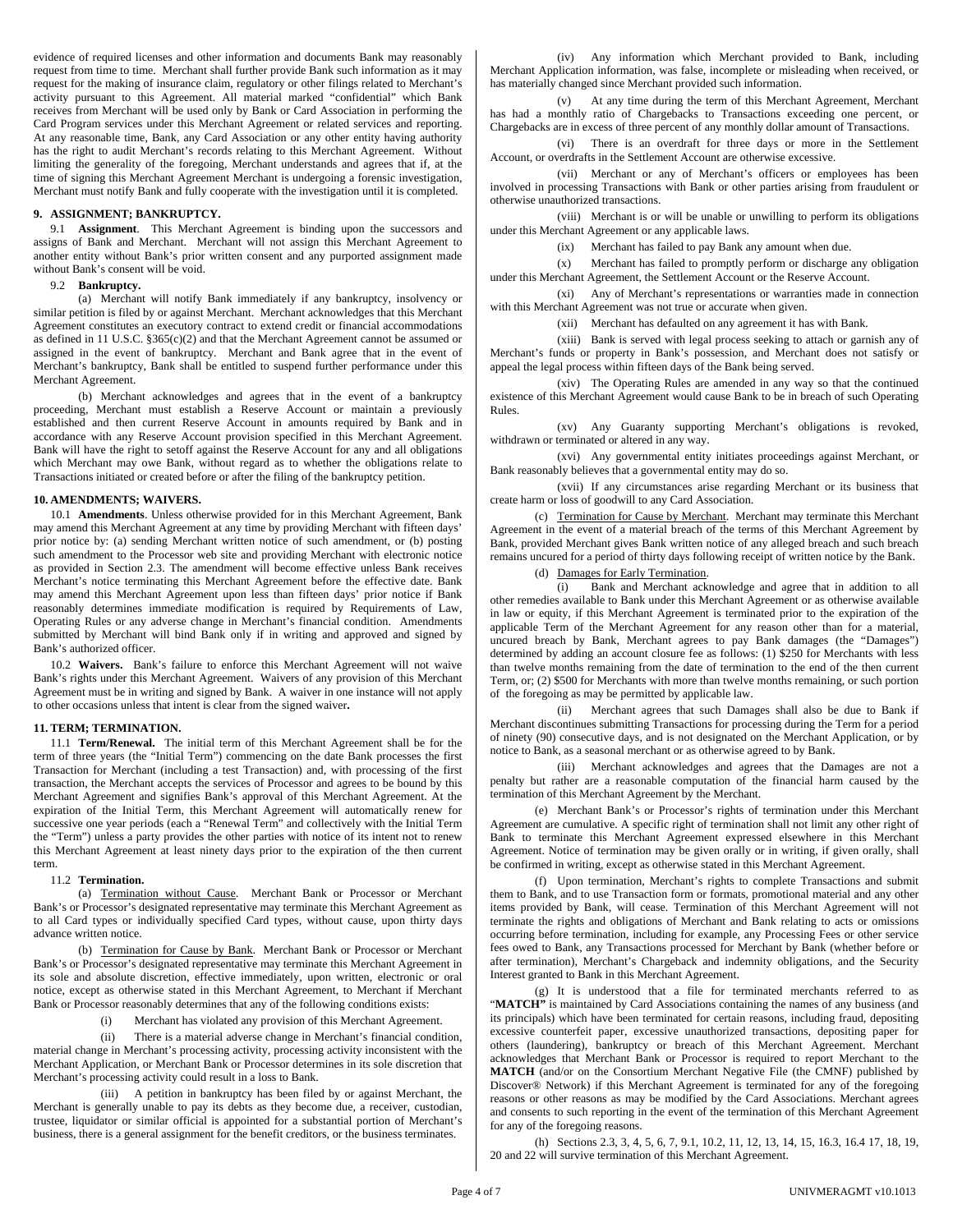### **12. SETTLEMENT ACCOUNT.**

12.1 **Settlement Account Required.** Merchant must maintain a Settlement Account in Merchant's name in satisfactory condition at a depository institution under arrangements acceptable to Bank. The Settlement Account will be subject to the provisions of Section 14 of this Merchant Agreement.

12.2 **Minimum Balance.** Merchant agrees to maintain a minimum balance of funds in the Settlement Account as Bank may specify to Merchant in writing from time to time.

12.3 **Provisional Credits.** Subject to the terms and conditions of this Merchant Agreement, Bank agrees to provisionally credit Merchant for each Transaction that Bank accepts from Merchant. Merchant agrees that Bank may charge the Settlement Account for the amount of any Transaction processed under this Merchant Agreement, or any agreement Bank may have with any Merchant Affiliate, that results in a Chargeback, or for any Credit Transaction Receipt or other reimbursement or Processing Fees to which Bank may be entitled.

12.4 **Audits and Adjustments.** Merchant agrees that Bank may audit all Transaction calculations and that Bank shall have the right, without notice, to make withdrawals, deposits, or other adjustments to or from the Settlement Account for any deficiencies or overages.

12.5 **Errors and Disputes.** Bank shall presume that any amounts the Bank pays to or debits from Merchant are correct unless Merchant disputes these by sending Bank written notice within thirty days of the date of the applicable statement containing any disputed payments or debits.

12.6 **POS Equipment.** If Merchant chooses to rent or lease POS Equipment from Processor or utilizes software provided by Processor for use in processing Transactions, Merchant agrees to pay Processor: (a) a pre-determined monthly rental fee; (b) any initial upfront costs as required; and (c) all applicable taxes for such POS Equipment or software utilization.

12.7 **Settlement Account Closure**. If the Settlement Account is closed, Bank or its designated representative may terminate this Merchant Agreement, effective immediately, upon written or oral notice (with written confirmation in the event of oral notice) unless Merchant opens another Settlement Account acceptable to Bank. Merchant may change the Settlement Account upon prior written approval by Bank, which approval will not be unreasonably withheld.

12.8 **ACH Authorization.** Merchant authorizes Bank or its agents or designated representatives to initiate debit and credit entries and adjustments to the Settlement Account or the Reserve Account (described in **Section 13** of this Merchant Agreement) through the ACH settlement process for amounts due under this Merchant Agreement. This authorization will remain in full force and effect until termination of the Merchant Agreement and the full and final payment of all obligations of Merchant due under this Merchant Agreement. Merchant acknowledges and agrees that it has been provided with the ACH Terms and Conditions located at **www.transfirst.com/documents.html** and agrees to be bound by all applicable terms and provisions of the ACH Terms and Conditions, ACH Addendum, all other ACH Rules and any other applicable association or network rules and regulations, in effect from time to time. Merchant acknowledges and agrees that Bank will not be liable for any delays in receipt of funds, any failure by Merchant to receive funds, or errors in debit or credit entries caused by Merchant, or third parties, including but not limited to any Card Association or any financial institution.

### **13. ADDITIONAL COLLATERAL SECURITY; RESERVE ACCOUNT.**

 As a condition for providing Card Program services, Merchant may be required to provide additional collateral security for Merchant's obligations hereunder, which additional collateral security shall be of a kind, and in amounts, satisfactory to Bank in Bank's sole discretion, and which shall be in addition to all other collateral provided for in Section 14 hereof. Such additional collateral security may include, for example, (a) a letter of credit, if issued in an amount and on terms acceptable to Bank by a letter of credit issuing bank acceptable to Bank, or (b) the pledge to Bank of a certificate of deposit owned by Merchant in amount satisfactory to Bank and provided all agreements (including agreements of third parties) in form and substance satisfactory to Bank and all filings and/or other actions necessary in order to perfect in Bank a continuing first priority security interest therein on terms acceptable to Bank, are entered into, made and/or taken as the case may be. Bank may require that all or any part of the additional collateral take the form of a Reserve Account, established as hereinafter set forth in this Section 13, at any time when: (i) this Merchant Agreement, or the provision of Card Program services hereunder, shall have terminated for any reason or any party hereto shall have given notice of termination thereof, or (ii) there shall have occurred an event which entitles Bank to terminate this Merchant Agreement or the provision of Card Program services hereunder or which, with the giving of notice and/or the passage of time would entitle Bank to terminate this Merchant Agreement or the provision of Card Program services hereunder, and Merchant has not provided alternative additional collateral security of a kind, and in amounts, satisfactory to Bank as set forth above in this Section, or (iii) neither (i) nor (ii) above in this Section is applicable, but Bank has determined that additional collateral security is required, has requested that Merchant provide same, and Merchant has failed to provide alternative additional collateral security of a kind, and in amounts satisfactory to Bank as set forth above in this Section. Any Reserve Account that is established shall be subject to the terms and conditions of Section 14 and all other terms and conditions of this Agreement relating to the "Reserve Account". Whenever Bank requires that additional collateral security take the form of a Reserve Account, the following provisions of this Section 13 shall apply:

### 13.1 **Reserve During Term of Merchant Agreement.**

(a) Merchant may be required to deposit, or Merchant Bank may deposit by deducting from any payment due to Merchant or from any funds in the Settlement Account or any other deposit account of Merchant, into an account maintained by Merchant Bank

(or at another approved depository institution) (the "Reserve Account"), initially or at any time in the future as requested by Bank, sums sufficient to satisfy Merchant's current and/or future obligations as determined by Bank in its sole and absolute discretion.

(b) The Reserve Account will be separate from the Settlement Account. Merchant shall have no right of withdrawal from the Reserve Account. The Reserve Account shall be under the sole control of Merchant Bank, and Processor shall not have access to or hold funds in the Reserve Account. Any and all earnings from deposits of the Merchant to the Reserve Account shall be the sole property of the Bank.

## 13.2 **Reserve Account Deposits.**

(a) At any time in Bank's sole and absolute discretion, Bank may (i) designate the minimum balance required to be deposited in the Reserve Account, (ii) require that the amount on deposit in the Reserve Account be increased, (iii) require that the Merchant deposit, or Merchant Bank may deposit for Merchant into the Reserve Account a percentage of, or a fixed amount from each Transaction processed, or (iv) otherwise determine the amount to be deposited in the Reserve Account. Bank at its sole and absolute discretion may require that each month Merchant deposit, or Merchant Bank may deposit by deducting from any payment due to Merchant or from any funds in the Settlement Account or any other deposit account of Merchant sums into the Reserve Account no later than the twentieth day of the month. Bank shall notify the Merchant as to the amount of the funds to be deposited each month.

(b) Merchant acknowledges and agrees that the Reserve Account may contain both funds deposited by the Merchant and funds of other merchants of the Bank.

13.3 **Deductions from Reserve Account**. If funds are not available in the Settlement Account, Bank without prior notice to Merchant may deduct from the Reserve Account any obligation of Merchant to Bank under this Merchant Agreement, including all Processing Fees, Chargebacks, Credit Transaction Receipts, Damages, and any and all additional fees, and sums sufficient to reimburse Bank for the amount of any fines, penalty amounts and charges due the Card Associations.

13.4 **Replenishment of Reserve Account Deficiencies.** Whenever the balance in the Reserve Account is less than the minimum balance required, or is otherwise deficient, Merchant Bank may, without prior notice, deposit the deficiency into the Reserve Account by reducing any payment to Merchant required by this Merchant Agreement or deduct the deficiency from the Settlement Account or any other deposit account of Merchant with another depository institution (including accounts of general partners if Merchant is a partnership) and deposit it into the Reserve Account. Merchant authorizes deductions from its accounts by ACH entry, sight draft, preauthorized check, reverse wire, or otherwise as Bank deems appropriate under the circumstances. In addition, Merchant will deposit any deficiency into the Reserve Account within one Business Day after receiving Bank's oral or written request. Without limiting Bank's remedies, Merchant's failure to deposit any deficiency on time will permit Bank, without advance notice, to suspend or cease processing additional Transaction Receipts and Credit Transaction Receipts. Bank will give Merchant written notice of any suspension or cessation of processing.

13.5 **Additions to Reserve Account.** If Bank has reason to believe that Merchant may be liable to customers or to Bank for Chargebacks exceeding the balance in the Reserve Account, Merchant Bank may: (a) immediately place in the Reserve Account payments due to Merchant and/or stop processing transactions for Merchant until such time as the extent of Merchant's obligations to Bank, or Merchant's liability for Chargebacks, or Merchant's liability to customers are known, and Bank no longer deems itself insecure, and/or (b) demand from Merchant an amount that in Bank's judgment is needed to ensure payment of Merchant's obligations and liabilities. Merchant's failure to pay any amount will permit Merchant Bank or Processor or its designated representative to terminate this Merchant Agreement immediately without advance notice.

13.6 **Reserve Account After Merchant Agreement Terminates.** Merchant Bank may continue to hold or deposit funds in the Reserve Account after termination of this Merchant Agreement, regardless of whether termination is by Merchant or Bank. Upon termination of the Merchant Agreement by Merchant or Bank, Bank may retain sufficient funds to satisfy any and all Processing Fees, Chargebacks, Credit Transaction Receipts, Damages, and any and all additional fees, and sums sufficient to reimburse Bank for the amount of any fines, penalty amounts and charges due the Card Associations. If no funds have been deposited into the Reserve Account before termination, Bank, at Bank's option, may notify Merchant to deposit funds into the Reserve Account upon termination of this Merchant Agreement. All provisions which apply to a pre-termination Reserve Account will apply after termination, including replenishment of deficiencies. The funds will be held by Bank or its designated agent for a period of not less than one hundred eighty days from the date of the last Transaction processed under the Merchant Agreement, plus the period of any warranty, guarantee, and/or return policy on goods and/or services sold. Bank will return the balance in the Reserve Account to Merchant after Bank reasonably determines that the risk of Chargebacks and other Processing Fees has ended and after deducting all amounts that Merchant owes to Bank under this Merchant Agreement or any other agreement.

#### **14. SECURITY INTEREST.**

## 14.1 **Merchant's Grant of Security Interest.**

(a) To secure Merchant's performance of its obligations under this Merchant Agreement, and any other agreement with Bank, Merchant grants Bank a security interest in each Transaction and its proceeds, the Settlement Account, the Reserve Account and any other deposit account of Merchant with a financial institution, whether now existing or established in the future, and in the proceeds of all those accounts, any funds due Merchant from Bank and any of Merchant's property held by Bank. Bank may enforce these security interests without notice or demand. The security interests granted under this Merchant Agreement will continue after this Merchant Agreement terminates, until Merchant satisfies all its obligations to Bank.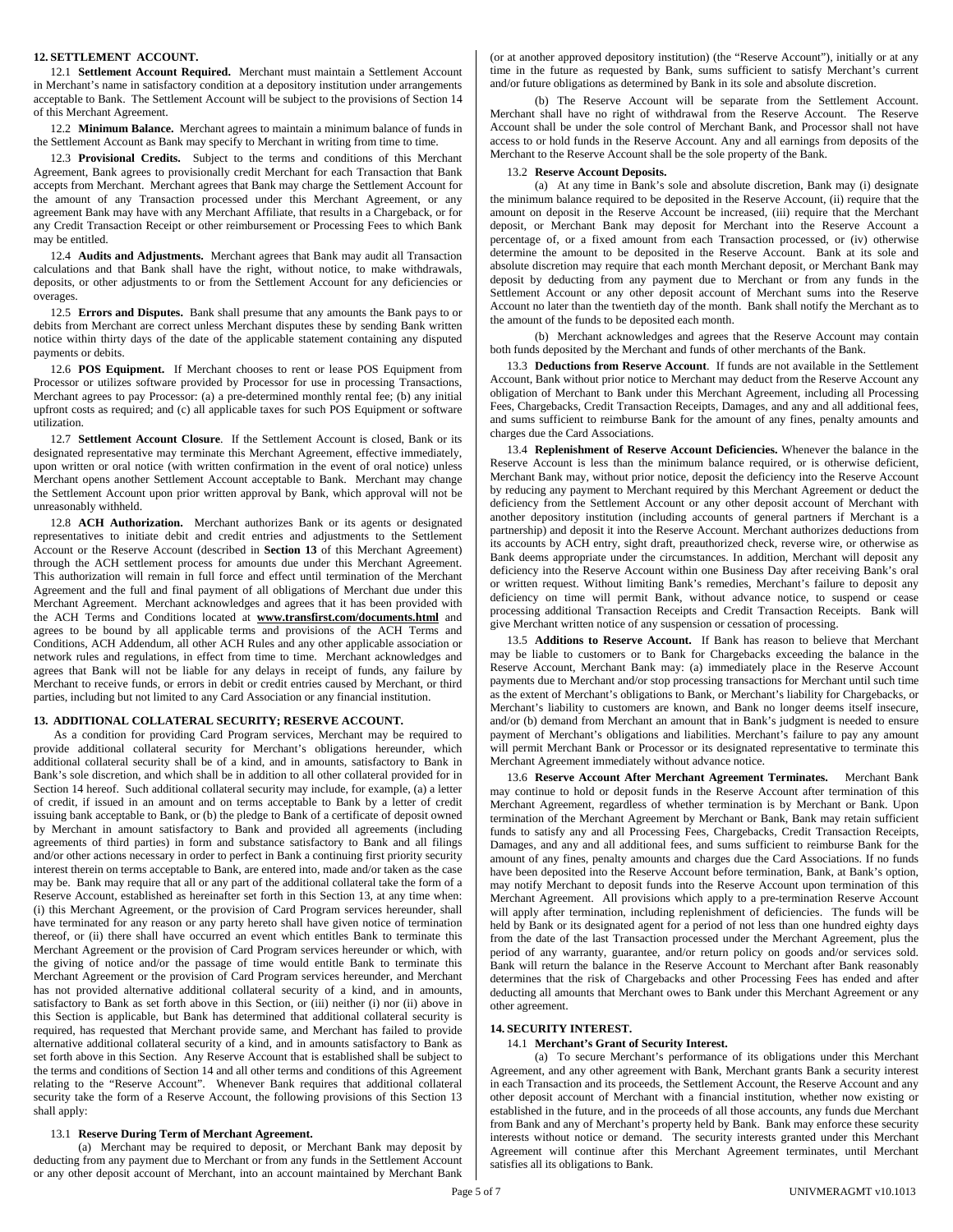(b) Furthermore, and with respect to any security interests granted herein, Bank will have all rights afforded under the Uniform Commercial Code, as the same may, from time to time, be in effect in the State of Colorado; provided, however, in the event that, by reason of mandatory provisions of law, any or all of the attachment, perfection or priority of the security interests granted herein is governed by the Uniform Commercial Code as in effect in a jurisdiction other than the State of Colorado, then Bank will have all rights afforded under the Uniform Commercial Code as in effect from time to time in such other jurisdiction for purposes of the provisions relating to such attachment, perfection or priority of the security interests, as well as any other applicable law.

14.2 **Perfection of Security Interest.** Upon request of Bank, Merchant will execute one or more financing statements or other documents to evidence the security interests granted to Bank under this Section 14. Merchant shall cooperate with Bank in obtaining any control agreement or similar agreement with a depository bank necessary to perfect the security interests granted herein. In addition, Merchant agrees that its signature on the Merchant Application will be considered Merchant's signature agreeing to any control agreement as defined in Article 9 of the Uniform Commercial Code among Merchant, Bank and any other financial institution under which Bank, Merchant and any other financial institution agree to the disposition of funds in the Settlement Account, the Reserve Account or any other deposit account without further consent by Merchant.

**15. CUSTOMER CLAIMS.** To the extent that Bank has paid or may pay a Chargeback or Credit Transaction Receipt, Merchant will be obligated to reimburse Bank for any sums Bank pays. If Merchant does not reimburse Bank, Bank will have all of the rights and remedies of Cardholders, including the Cardholders' rights under 11 U.S.C. §507(a)(6). Bank may assert any claim on behalf of a Cardholder individually or on behalf of all Cardholders as a class.

### **16. PROCESSING FEES.**

16.1 **Fee Schedule.** Merchant will pay Processing Fees in the amount specified in the Fee Schedule attached to the Merchant Application or as otherwise provided for in this Merchant Agreement or an Addendum thereto. Bank may increase the Processing Fees, including, without limitation, introducing new products or services, by giving Merchant fifteen days advance written notice effective for Transactions submitted on and after the effective date of the change.

16.2 **Card Association Actions.** Bank will not be required to provide the Merchant with fifteen days' notice of an increase in Processing Fees in the event that any Card Association, or any other entity having such authority increases the Processing Fees and the effective date for implementation of the increase in the Processing Fees is less than fifteen days. In such cases, the Bank shall make reasonable efforts including, but not limited to, written correspondence, notification on statements, website notification, email, fax and direct contact via the telephone or otherwise, to provide reasonable notification to Merchant. However, failure to provide advance notice of the increase in Processing Fees will not affect Merchant's obligation to pay the increased Processing Fees. The increase(s) in Processing Fees shall be effective on the date specified by Bank.

16.3 **Government and Regulatory Actions.** Bank will not be required to provide Merchant with fifteen days' notice for any increase in Processing Fees resulting from any fine, charge, fee or cost incurred in connection with any state, federal or other regulatory action, change in laws or regulations or escheatment of Merchant's funds. Bank shall make reasonable efforts including, but not limited to, written correspondence, notification on statements, website notification, email, fax and direct contact via the telephone or otherwise to provide reasonable notification to Merchant. However, failure to provide advance notice of the increase in Processing Fees as a result of any government or other regulatory actions will not affect Merchant's obligation to pay the increased Processing Fees. The increase(s) in the Processing Fees shall be effective on the date specified by Bank.

16.4 **Payment.** Processing Fees and other service charges owed by Merchant to Bank may be deducted by Merchant Bank from amounts due Merchant, or from the Settlement Account or from the Reserve Account. Merchant will pay the amounts due by the next Business Day if sufficient funds are not available in the Settlement Account.

### **17.INDEMNIFICATION; LIMITATION OF LIABILITY; WARRANTY.**

17.1 **Indemnification.** Merchant agrees to indemnify Bank, including their respective officers, directors, employees, and agents against and to hold them harmless from any and all claims and demands of any party arising from or based upon any act or omission of Merchant, Merchant's employees, Merchant's designated representatives or agents, Merchant Servicers or Merchant's Agent(s) in connection with or arising out of this Merchant Agreement, the duties to be performed by Merchant pursuant to this Merchant Agreement, any Transactions which Merchant submits to Bank, or Merchant's violation of the Operating Rules or any Requirements of Law. In the event that Bank shall be made a party to any litigation, proceeding, arbitration, bankruptcy proceeding, or other legal process (collectively "Actions") commenced by any third party, Merchant shall protect and hold Bank harmless from and with respect to the Actions and shall pay all costs, expenses, and attorney's fees incurred or paid in connection with the Action, together with any judgments rendered. Merchant shall indemnify, defend, and hold harmless Bank for any hacking, infiltration, or compromise of Merchant's systems or the systems of Merchant, Merchant Servicers or Merchant's Agent(s), designated representatives, or other agents.

17.2 **Limitation of Liability.** Bank will not accept responsibility for errors, acts, or failure to act by others, including but not limited to, Merchant Servicers, Agents, third party suppliers of software, equipment or services; or, banks, communication common carriers, data processors or clearinghouses through which transactions may be passed, originated and/or authorized. Bank will not be responsible for any loss, liability or delay caused by fires, earthquakes, war, civil disturbances, power surges or failures, acts of governments, acts of terrorism, labor disputes, failures in communication networks, legal constraints or other events beyond the control of Bank. Bank undertakes no duties to Merchant other than the duties expressly provided for in this Merchant Agreement, and any and all other or additional duties that may be imposed upon Bank in law or equity are hereby irrevocably waived and released to the maximum extent permitted by law. In any event, Bank's cumulative liability to Merchant, whether arising in contract, tort (including, without limitation, negligence and strict liability) or otherwise, shall not exceed the lesser of \$10,000 or, an amount equal to the aggregate of monthly net Processing Fees paid by Merchant in the three month period prior to the month that the incident giving rise to liability occurred.

**IN NO EVENT SHALL BANK BE LIABLE FOR SPECIAL, INCIDENTAL, INDIRECT, CONSEQUENTIAL OR EXEMPLARY DAMAGES OR FOR ANY INTERRUPTION OR LOSS OF USE, DATA, BUSINESS OR PROFITS, WHETHER OR NOT SUCH LOSS OR DAMAGES WERE FORESEEABLE OR BANK WAS ADVISED OF THE POSSIBILITY THEREOF AND REGARDLESS OF WHETHER ANY LIMITED REMEDY HEREIN FAILS OF ITS ESSENTIAL PURPOSE.** 

**BANK SPECIFICALLY DISCLAIMS ALL WARRANTIES OF ANY KIND, EXPRESSED OR IMPLIED, INCLUDING, WITHOUT LIMITATION, ANY WARRANTY OF MERCHANTABILITY OR FITNESS FOR A PARTICULAR PURPOSE OR NON-INFRINGEMENT OF ANY INTELLECTUAL PROPERTY RIGHT WITH RESPECT TO THE SERVICES PROVIDED HEREUNDER. WITHOUT LIMITING THE GENERALITY OF THE FOREGOING, BANK DOES NOT GUARANTEE OR WARRANT THAT THE SERVICES WILL BE UNINTERRUPTED OR ERROR-FREE.** 

**18. NOTICES.** Each notice required by this Merchant Agreement will be in writing (hard copy or electronic), except as otherwise stated in this Merchant Agreement, and will be effective when delivered, (a) to Merchant Bank at the address designated on the Merchant Application, and the return address on the Merchant's Card processing statements, (b) to Processor at the address designated on the Merchant Application and (c) to Merchant at Merchant's address to which Bank mails Merchant's statements or at the electronic mail address provided by Merchant in the Merchant Application, or at such other address as any party may provide by written notice to the other parties. Any address Merchant designates may also be the address to which Bank mails Merchant's statements. Delivery by facsimile transmission or electronic mail will be considered effective when the sender receives electronic confirmation of the transmission.

**19. COLORADO LAW; JURISDICTION; VENUE.** Merchant's offer to enter into this Merchant Agreement is made in Boulder, Colorado; this Merchant Agreement shall be performed by Merchant in Boulder, Colorado and governed by Colorado law, excluding its conflict of laws rules. Merchant and Guarantor agree to bring any claim or action relating to this Merchant Agreement in binding arbitration as set forth in Section 20.2 below. Any matters not otherwise subject to arbitration (such as, by way of example only, injunctive relief, or claims to enforce an arbitration award), shall be brought in the state or federal courts located in Boulder County, Colorado. All parties irrevocably and unconditionally submit to the jurisdiction of such courts with respect to any such action. In the event that Bank is required to resolve a dispute with Merchant that requires any action under this provision, Merchant hereby agrees and consents to receive service of process by certified mail.

## **20. ATTORNEY FEES; ARBITRATION.**

20.1 **Attorney Fees.** Merchant and/or Guarantor will be liable for and will indemnify and reimburse Bank for all attorneys' fees and other costs and expenses paid or incurred by Bank in the enforcement of this Merchant Agreement or in matters relating to this Merchant Agreement, or arising from any breach by Merchant of this Merchant Agreement, or any other wrongdoing by Merchant or Guarantor. In the event Bank must collect any amounts due from Merchant to Bank, Merchant will reimburse Bank for all fees and expenses incurred in such collection, plus reasonable administrative fees.

20.2 **Arbitration**. Merchant, Bank and any Guarantor will settle any dispute or controversy concerning or relating to this Merchant Agreement through binding arbitration before a single arbitrator, held at Denver or Boulder, Colorado in accordance with the provisions of the Federal Arbitration Act or any successor statute.In interpreting the Merchant Agreement, which the arbitrator must do, the arbitrator shall be limited from revising, altering, or amending any term of the Merchant Agreement without the express written consent of the Bank and the Merchant. Claims hereunder will be arbitrated on an individual basis and, as such, the arbitrator's authority is limited to claims between the Bank and the Merchant (and any Guarantor) alone. Merchant and Bank expressly agree that the arbitrator may not consolidate or join more than one person's or party's claims, and may not otherwise preside over any form of a consolidated or class proceeding or over claims brought in a purported representative capacity on behalf of the general public, other merchants or other persons or entities similarly situated. Furthermore, the arbitrator may award relief (including monetary, injunctive and declaratory relief) only in favor of the individual party seeking relief and only to the extent necessary to provide relief necessitated by that party's individual claim(s).

**21. FINAL AGREEMENT; EFFECTIVE DATE.** This Merchant Agreement is the complete and final agreement between Merchant and Bank for the Card Program services covered by this Merchant Agreement and supersedes all prior or contemporaneous negotiations, stipulations or agreements. If any provision of this Merchant Agreement is invalid or unenforceable, the other provisions remain effective. This Merchant Agreement becomes effective on the date Bank processes the first Transaction for Merchant (including a test Transaction).

# **22. CONTINUING GUARANTY.**